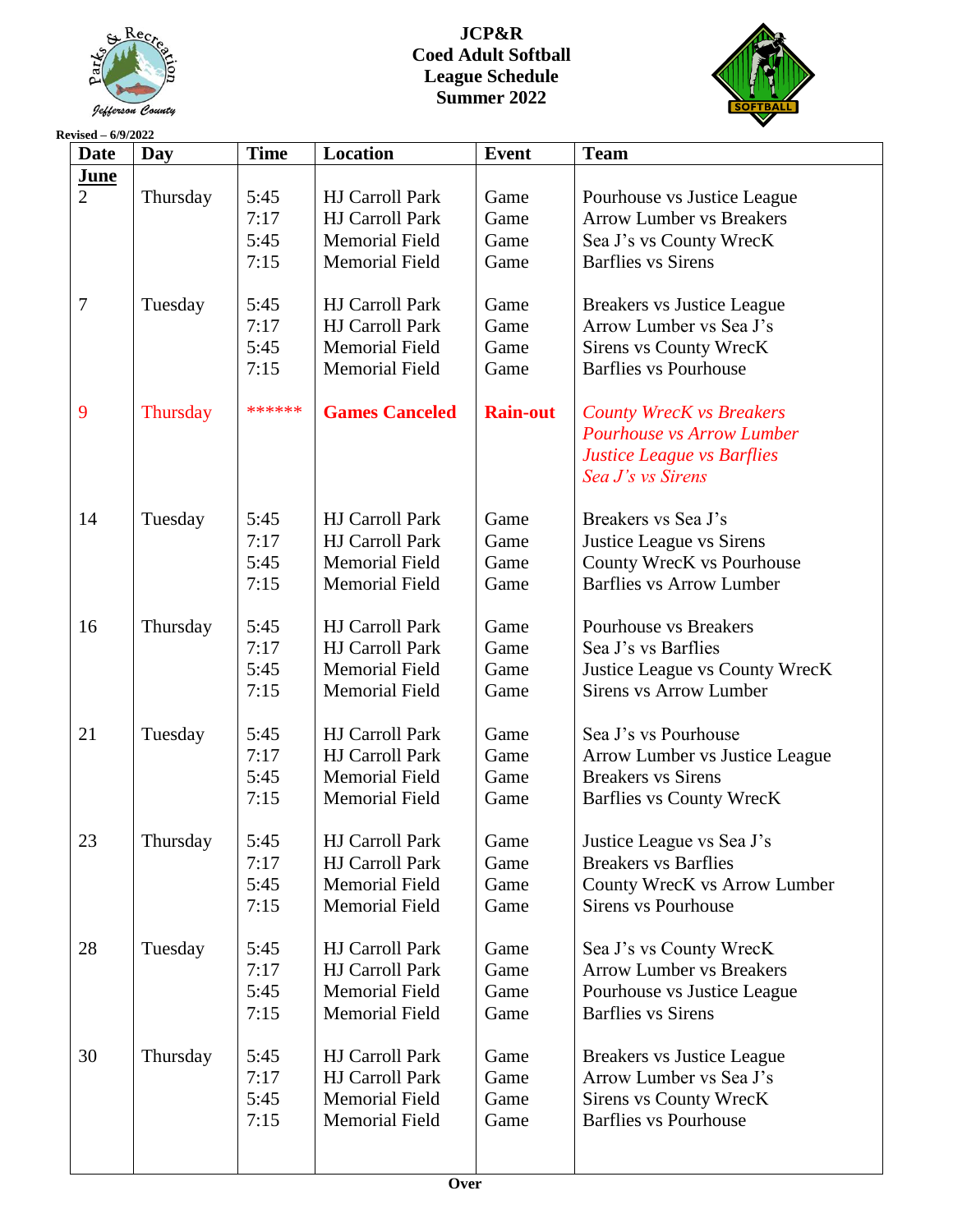**Adult Softball League…**

Page 2… 2021  $(r_{\text{ovised}} 6/9/2022)$ 

| $(1$ evised $0/9/2022$ |          |             |                        |       |                                   |  |
|------------------------|----------|-------------|------------------------|-------|-----------------------------------|--|
| Date                   | Day      | <b>Time</b> | Location               | Event | <b>Teams</b>                      |  |
| <b>July</b>            |          |             |                        |       |                                   |  |
| $\overline{5}$         | Tuesday  | 5:45        | <b>HJ Carroll Park</b> | Game  | <b>County WrecK vs Breakers</b>   |  |
|                        |          | 7:17        | <b>HJ Carroll Park</b> | Game  | Pourhouse vs Arrow Lumber         |  |
|                        |          | 5:45        | Memorial Field         | Game  | <b>Justice League vs Barflies</b> |  |
|                        |          | 7:15        | <b>Memorial Field</b>  | Game  | Sea J's vs Sirens                 |  |
|                        |          |             |                        |       |                                   |  |
| $\overline{7}$         | Thursday | 5:45        | <b>HJ</b> Carroll Park | Game  | Breakers vs Sea J's               |  |
|                        |          | 7:17        | <b>HJ Carroll Park</b> | Game  | <b>Justice League vs Sirens</b>   |  |
|                        |          | 5:45        | <b>Memorial Field</b>  | Game  | County WrecK vs Pourhouse         |  |
|                        |          | 7:15        | <b>Memorial Field</b>  | Game  | Barflies vs Arrow Lumber          |  |
|                        |          |             |                        |       |                                   |  |
| 12                     | Tuesday  | 5:45        | <b>HJ Carroll Park</b> | Game  | Justice League vs County WrecK    |  |
|                        |          | 7:17        | <b>HJ Carroll Park</b> | Game  | Sirens vs Arrow Lumber            |  |
|                        |          | 5:45        | Memorial Field         | Game  | Pourhouse vs Breakers             |  |
|                        |          | 7:15        | Memorial Field         | Game  | Sea J's vs Barflies               |  |
|                        |          |             |                        |       |                                   |  |

# **Tournament Play starts July 14 th TBA**

**Chris Macklin [cmacklin@co.jefferson.wa.us](mailto:cmacklin@co.jefferson.wa.us) W- 360.385.2221 / C-360.531.2333**

# **Sporting Activities COVID-19 Requirements**

Sporting Activities COVID-19 Requirements. (COVID – keep in mind; COVID rules may change before season starts and may change during the season)

- 1. Athletes/officials allowed to remove facial coverings for competitions. Facial coverings are recommended to be worn by athletes when training/practice or when not actively competing in a game or match against another team or when on the bench waiting to play.
- 2. All attendees must wash their hands or use hand sanitizer regularly; at least before they enter the event, after they use the restroom, immediately after the game, and when they leave the event.
- 3. Self-screening is required: any players or spectators, who are under quarantine, or have had any of the following COVID-19 symptoms in the previous 72 hours are not allowed to attend any Jefferson County Parks and Recreation Fall Soccer event: cough, shortness of breath or difficulty breathing, fever, chills, muscle pain, sore throat, or a new loss of taste or smell. Any individual who develops or displays any of these symptoms must remove themselves, or be removed by their parents or caregivers from the event immediately. Coaches and/or Rec Staff have the right to ask parents and caregivers to remove any individual they observe with these symptoms.

# **Concussion Information Sheet**

A concussion is a brain injury and all brain injuries are serious. They are caused by a bump, blow, or jolt to the head, or by a blow to another part of the body with the force transmitted to the head. They can range from mild to severe and can disrupt the way the brain normally works. Even though most concussions are mild, **all concussions are potentially serious and may result in complications including prolonged brain damage and death if not recognized and managed properly.** In other words, even a "ding" or a bump on the head can be serious. You can't see a concussion and most sports concussions occur without loss of consciousness. Signs and symptoms of concussion may show up right after the injury or can take hours or days to fully appear. If your child reports any symptoms of concussion, or if you notice the symptoms or signs of concussion yourself, seek medical attention right away